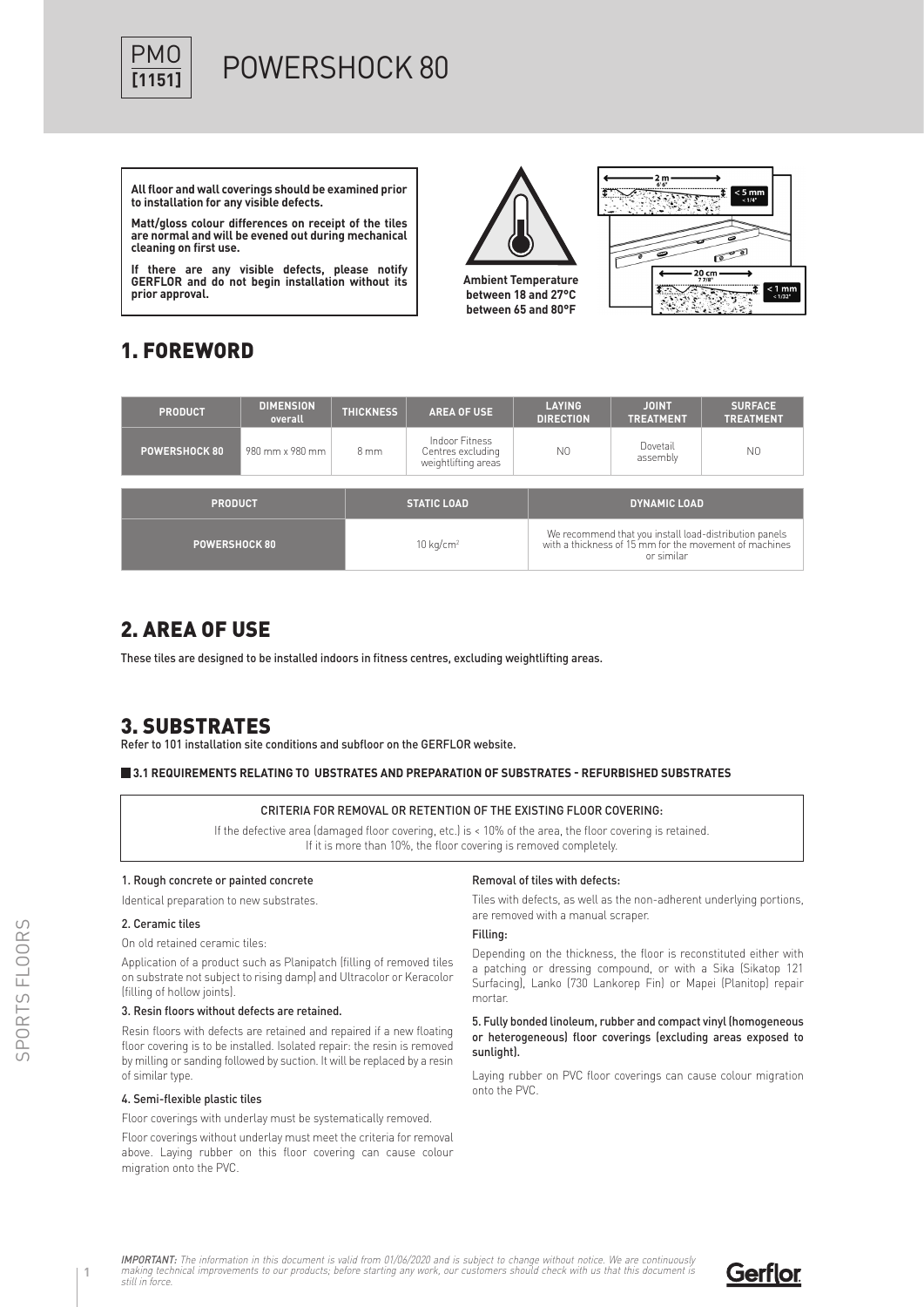

POWERSHOCK 80

## 4. LAYING POWERSHOCK 80 TILES

### **4.1 STORAGE & WORK CONDITIONS**

All floor and wall coverings should be examined prior to installation for any visible defects. If there are any visible defects, please notify GERFLOR and do not begin installation without its prior approval.

Since these premises are climate-controlled, the floor covering is not subject to temperature variations of more than 20°C. Tiles should be stored on site for 24 to 48 hours beforehand at ambient temperature.

#### **4.2 LAYING METHOD**

POWERSHOCK 80 tiles can be bonded, but they are mainly intended for loose (non-adhesive) laying, limited to 200 m<sup>2</sup> in one run. For larger surface areas, the area is split into 200 m2 sections and the joints between areas are bonded.

#### **4.3 INSTALLATION**

#### **4.3.1 General**

If tiles are laid along a large length, the adhesive should never be applied over more than 20 rows of tiles.

Bay windows: in front of bay windows, apply the adhesive to the sunny surface.

#### In case of adhesive laying:

We recommend bonding with a two-part adhesive, with a coverage of  $350/400$  gr/m<sup>2</sup> using a spatula equipped with a B1 blade (TKB).

\*Please refer to the adhesive manufacturer's instructions for the choice of suitable adhesive and spatulas.

Bonding can also be studied according to an accurate layout so that adhesive is applied only in sensitive areas such as turning zones or areas with heavy traffic.

#### **4.3.2 Laying POWERSHOCK 80 tiles**

#### Precautions: the tiles are delivered on a pallet.

Laying direction: POWERSHOCK 80 tiles do not have a specific laying direction.

#### **4.3.2.1 Layout**

Tiles must always be laid over large areas by working from the two guidelines marked out in advance, either along a wall (see drawing) or in a cross from the middle of the room.

#### **Example: Laying the tiles**



#### **Layout along a wall**

Start in the middle of the layout. Lay the tiles in a pyramid pattern on either side.



ADHESIVE TYPE:

countries.

• On substrates with risk of damp:

GREEN FUSION 2 in US/Canada. • On substrates without risk of damp:

### **General case**

Carefully follow the adhesive manufacturer's recommendations

BOSTIK PU2K adhesive: BOSTIK PU456 in France, NIBOFLOOR PU16 in Germany, STARTAC OUTDOOR in Scandinavian countries,

BOSTIK adhesive: POWER ELASTIC (in numerous countries), MIPLAFIX 800 (France, Spain, Eastern Europe, Russia), NIBOFLOOR S800 in Germany, STARTAC POWER in Scandinavian

> Start from the cross in the middle of the room. Lay the tiles in a pyramid pattern ¼ by ¼ of the room.

#### **Installation:**

Lay in a pyramid pattern for easier tile interlocking and to prevent misalignment.

#### **Interlocking of tiles (procedure, tools, etc.) and adjustment:**

- The tiles are interlocked by striking with a synthetic mallet or a non-rebound mallet and a wooden block.
- Interlocking is always started from the corner of the tile.
- The dovetails have clearance areas to enable interlocking. After interlocking, this clearance must not exceed one millimetre.

#### 5 8 14 17 9 13 18  $12$ 19  $20$ 3 4 10 11 21 22 24 25 26 16 27 28 6 7 1 2 15

|  | Guidelines      |
|--|-----------------|
|  | «Filling» tiles |

| <b>TOOLS REQUIRED:</b>                                                                        |  |
|-----------------------------------------------------------------------------------------------|--|
| Cutter - Tape measure - Metal straight edge - Metal tracing wheel - Wooden or synthetic resin |  |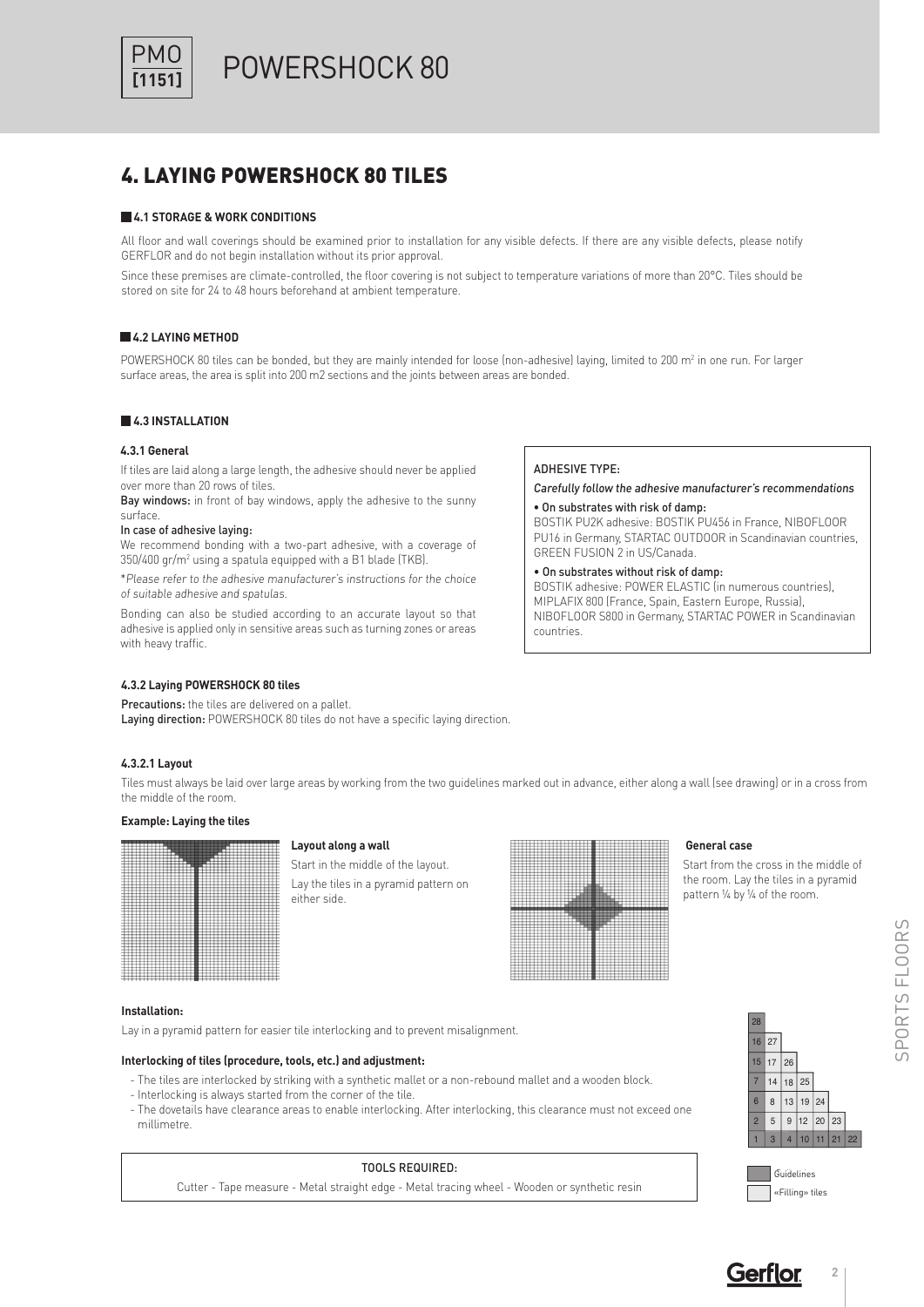

# $\frac{PMO}{M153}$  POWERSHOCK 80

#### **Non-rebound mallet**



#### **Edge trimming:**

The tiles will be laid out such that any cut edges are more than 1/2 tile wide.

#### **Cutting (procedure, tools, etc.):**

- Edge clearance: on the main run, the edge clearance is 0.5 cm.
- A trimming knife is used for cutting (several cuts on the top surface and one on the back) or by overlap cutting (gauging).

#### **Overlap cutting: procedure for marking or cutting parallel lines.**

- For this, a marking gauge or a tile gauge is used:
	- Position the tile to be cut on the last full tile laid.
	- Take a full tile to use as a template.
	- Lay it on the tile to be cut, pressing on the partition (wall). Leave a clearance of 0.5 cm.
	- Mark the tile to be cut along the edge of the template using a cutter with a straight blade.
	- Cut the part of the tile to be laid neatly and put it in place.
	- For awkward areas (door frames, etc.), use an gripper shears.



|  |                  | <b>GRIPPER SHEAR</b>                         | <b>ANVIL CUTTER</b> |  |  |
|--|------------------|----------------------------------------------|---------------------|--|--|
|  | <b>REFERENCE</b> | ROMUS: 93415                                 | JANSER: 262 284 000 |  |  |
|  |                  | JANSER: 237 530 000                          |                     |  |  |
|  | <b>USE</b>       | For cutting around the bottom of door frames |                     |  |  |

Overlap cutting

#### **4.4 TREATMENT OF SPECIAL FEATURES**

#### **4.4.1 Ends and doorways**

Use the following profiles according to the conditions of use: intensity of traffic, moisture level, etc.

It must be possible to lay the profiles overlapping the tiles with 0.5 cm between the edge of the tile and the end of the profile. The depth of the tile to be absorbed relative to the substrate is 8 mm.

Finishing profile Ref ROMUS 2650 to be at the same level with the substrate:



3 m profile drilled

Finishing profile ROMUS Ref 1940 (1 m length) / 1945 (2,7 m length) to be at the same level with the substrate or another floor covering: